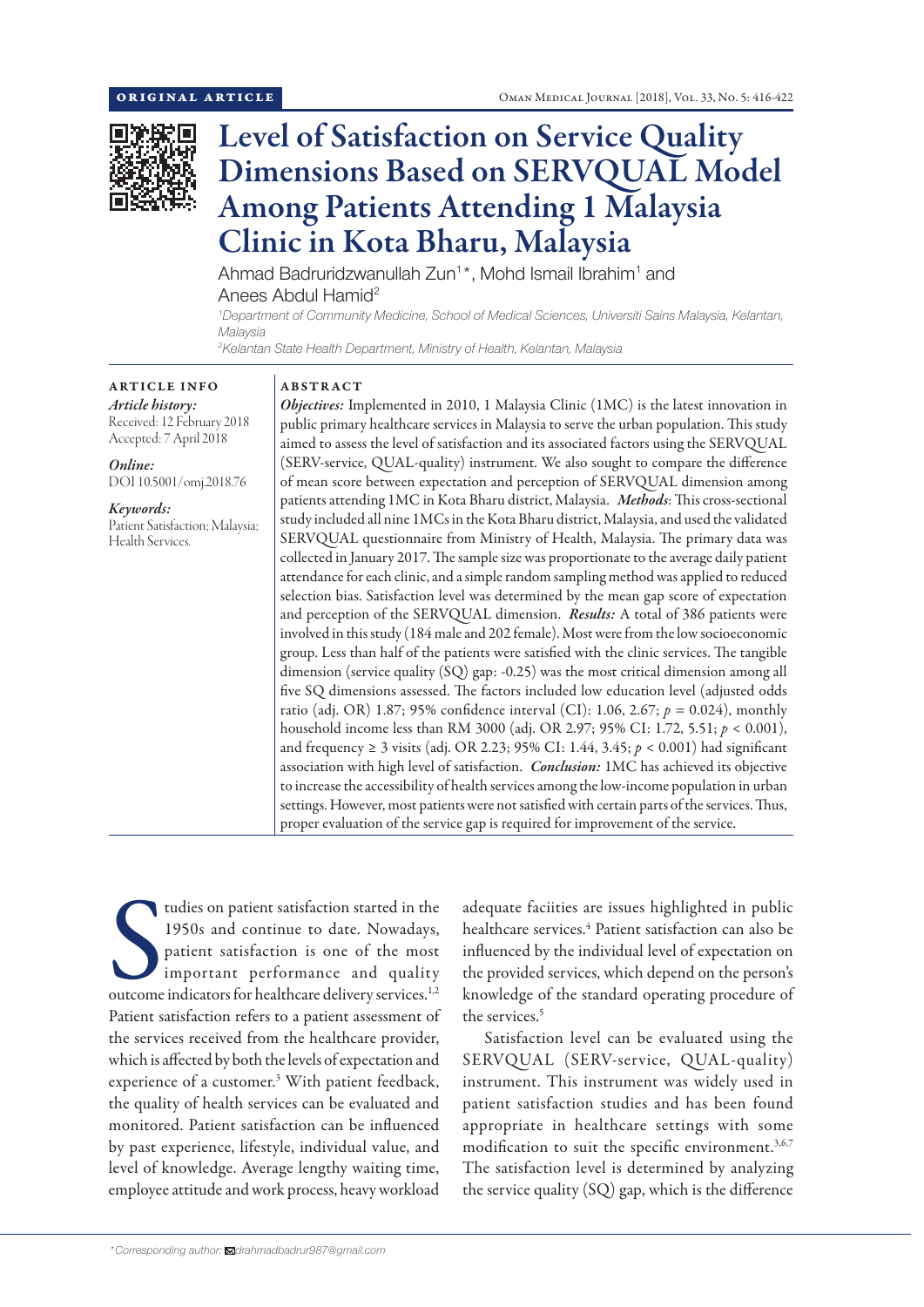between customer expectation and their perception. SQ is related to consumer's expectations before and during acquiring services and its perceived quality following the service.<sup>8</sup> Positive SQ gap for any dimension in the SERVQUAL instrument indicates a customer was satisfied and their expectation was met on that dimension. Meanwhile, the negative SQ gap indicates dissatisfaction where the service has not been completely fulfilled.8 The five SERVQUAL dimensions are: (1) tangible: the appearance of physical facilities, equipment, and appearance of healthcare personnel, (2) reliability: the ability to perform the promised services dependently and accurately, (3) responsiveness: the willingness to help the customer and provide prompt service, (4) assurance: the knowledge and courtesy of employee and their ability to inspire trust and confidence, (5) empathy: the level of caring and attention given to the customer.

1 Malaysia Clinic (1MC) is the latest innovation in public primary healthcare services in Malaysia. It was established in 2010 by the Prime Minister, Dato' Seri Mohd Najib Tun Abd Razak, in line with the "1 Malaysia" concept, which is "People First, Performance Now". The aim was to increase the accessibility and equitability for the poor, urban population. This is because in Malaysia almost 60% of primary care services are concentrated in rural areas.9 A few strategies were used to achieve the objective. First, the location of the clinics were chosen with a focus on areas with a concentrated, dense urban population.<sup>9</sup> Secondly, the operational time for the clinic was 10 am to 10 pm, which was beyond the normal office hours and gave patients the option to receive services at night. These innovations helped increase accessibility of healthcare services to those in need.

Kota Bharu serves as a state capital of Kelantan. It is in the northeastern part of Peninsular Malaysia and close to the border of Thailand. The land area for Kota Bharu district is about 409 km/m2 and includes 15 subdistricts. The total population of Kota Bharu in 2015 was about 564400 people making up 33% of the total Kelantan population. Almost all the Kota Bharu population were ethnic Malays (94.4%) with the remainder Chinese and others. The Kota Bharu District Health Office provided public healthcare services in Kota Bharu under the Kelantan State Health Department. Until 31 December 2016, there were 17 public health clinics, 25 community clinics, and nine 1MCs located in Kota Bharu, Malaysia.

The objective of our study was to determine the level of patient satisfaction and its associated factors among patients attending 1MCs in Kota Bharu. Our study also aimed to identify the most critical SERVQUAL dimension in the implementation of 1MC. There have been little studies done to evaluate the level of satisfaction of 1MC since its implementation in 2010. Hence, it was important to obtain more knowledge about the level of satisfaction and its associated factors, which later can help improve the quality of 1MC services.

## METHODS

We used a cross-sectional study design using primary data from a survey conducted for 18 days, which started in the third week of January until the second week of February 2017 in all nine 1MCs in Kota Bharu. The nine 1MCs located around Kota Bahru city included 1MC Sri Cemerlang, 1MC Panji, 1MC Pasir Tumbuh, 1MC Pengkalan Chepa, 1MC RTC Tunjung, 1MC Lembah Sireh, 1MC Langgar, 1MC UTC, and 1MC Lubok Pukol. Most of these clinics are located only in six out of 15 subdistricts include Kota Bharu, Kota, Panji, Pengkalan Chepa, Kubang Kerian, and Pendek. The average daily patient attendance to a 1MC in Kota Bharu ranged from 50 to 150 patients according to 2016 data.

A sample size of 358 was calculated using a single proportion formula based on the study done by John et al.10 After adding a 20% drop rate, the estimated sample size was 430. This meant that 57% of average daily patient attendances were needed from each clinic. Simple random sampling was applied to select the respondents at the registration counter according to the inclusion criteria. Inclusion criteria for the study sample were Malaysian citizens aged 18 years old and above. Related patients, patients in an emergency condition, or those with a history of psychiatric problems were excluded.

Our study used the validated SERVQUAL questionnaire from the Ministry of Health, Malaysia. The Cronbach's alpha reliability was between 0.63 and 0.89 for expectation, and between 0.69 and 0.92 for perception.10 This questionnaire applied a five-point Likert scale that ranges from  $1 =$  Strongly disagree,  $2 = Disagree$ ,  $3 = Uncertain$ ,  $4 = Agree$ , and 5 = Strongly agree. The questionnaire assessed patients' agreement on five SQ dimensions based on their expectation (before meeting the provider) and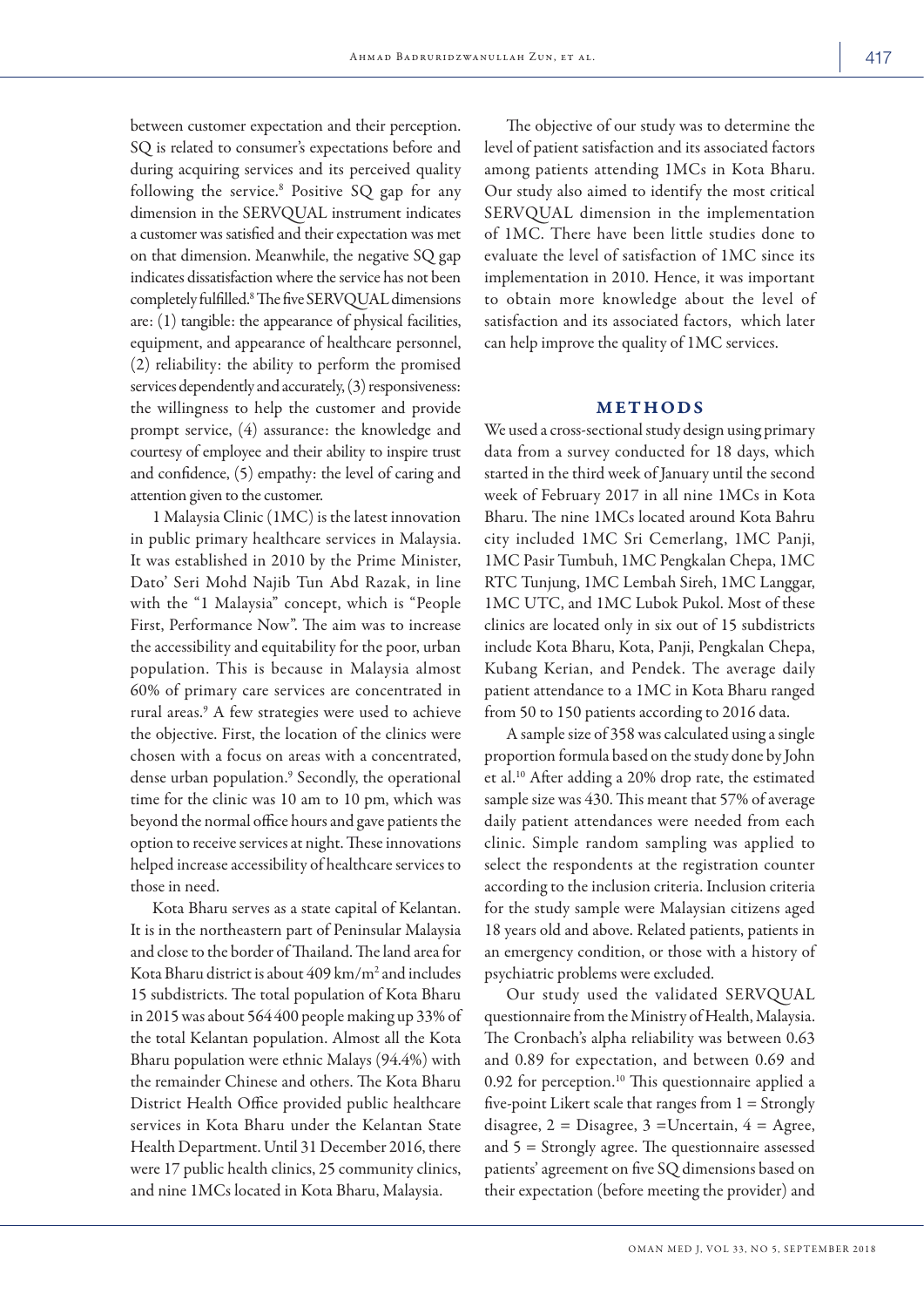perception (after meeting the provider). The first section of the questionnaire was the demographic characteristics of the respondents. The second and third section contained 20 matching statements for expectation and perception, respectively. The difference between the SQ expectation and perception score was called the SQ gap score. The mean SQ gap score for all 20 matched items determine the level of satisfaction, which was further categorized into 'satisfied' if mean the SQ gap score was zero (0) or more, and 'not satisfied' if score was less than zero (0).

Data entry and analysis was carried out using SPSS Statistics (IBM Corp. Released 2013. IBM SPSS Statistics for Windows, Version 22.0. Armonk, NY: IBM Corp). The sociodemographic characteristics were tabulated for descriptive statistics. Paired *t*-test was used to compare a significant difference in the mean score between expectation and perception of SERVQUAL dimensions to identify those with the largest SQ gap, which indicated the most critical dimension. Multiple logistic regression was used to identify the most significant associated factor, which can influence the level of satisfaction.

Our study was approved by the Human Research Ethical Committee Universiti Sains Malaysia (USM/ JEPeM/17010019) and Medical Research and Ethics Committee of National Medical Research Registry (NMRR), Ministry of Health, Malaysia (NMRR No 19-2431-33661).

## RESULTS

A total of 386 respondents participated in this study. Respondents sociodemographic characteristic studied were age, sex, race, marital status, education status, monthly household income, occupation, and frequency of visit [Table 1]. A prominent feature of the respondent characteristics was that the majority were less than 60 years old (94.0%), and most had a monthly household income of RM 3000 and less (72.5%). Most respondents were married (65.8%). Although nearly all respondents had a formal education, only a quarter had tertiary education. The ethnic distribution in this study was not representative of the country as almost all the respondents were Malay.

The level of satisfaction was determined by analyzing the mean SQ gap from all 20 matched items, which revealed only less than half of

| Variable                                            | $n(\%)$    | Mean $\pm$ SD   |
|-----------------------------------------------------|------------|-----------------|
| Age, years                                          |            | $37.3 \pm 13.5$ |
| < 60                                                | 363(94.0)  |                 |
| >60                                                 | 23(6.0)    |                 |
| <b>Sex</b>                                          |            |                 |
| Male                                                | 184(47.7)  |                 |
| Female                                              | 202(52.3)  |                 |
| Race                                                |            |                 |
| Malay                                               | 370 (95.9) |                 |
| Others                                              | 16(4.1)    |                 |
| <b>Marital</b> status                               |            |                 |
| Single                                              | 110(28.5)  |                 |
| Married                                             | 254(65.8)  |                 |
| Divorce                                             | 22(5.7)    |                 |
| <b>Education status</b>                             |            |                 |
| No formal education                                 | 5(1.3)     |                 |
| Primary school                                      | 16(4.1)    |                 |
| Secondary school                                    | 241 (62.4) |                 |
| Diploma/degree                                      | 124(32.1)  |                 |
| Household income                                    |            |                 |
| $\ge$ RM 3000                                       | 280(72.5)  |                 |
| <rm 3000<="" td=""><td>106(27.5)</td><td></td></rm> | 106(27.5)  |                 |
| Occupation                                          |            |                 |
| Government                                          | 45(11.7)   |                 |
| Private or self-employed                            | 189 (49.0) |                 |
| Unemployed                                          | 152(39.4)  |                 |
| Frequency of visit                                  |            |                 |
| 1                                                   | 92 (23.8)  |                 |
| $\overline{c}$                                      | 57(14.8)   |                 |
| $\geq 3$                                            | 237(61.4)  |                 |

Table 1: Sociodemographic characteristic among respondents ( $N = 386$ ).

respondents were satisfied with 1MC services compared to 53.1% who were not satisfied. Only three clinics had more than half of the respondents satisfied with the services, and these clinics were relatively new clinics compared to the other six. Figure 1 showed the level of patient satisfaction according to each 1MC.

There was a statistically negative significant difference between the expectation of the patients compared with their perception on all the SERVQUAL dimensions ( $p < 0.010$ ) indicating that all SERVQUAL dimensions did not meet their expectation.

This study showed the empathy dimension carried the highest mean score for level of expectation and perception (4.56 and 4.40, respectively). The most critical was the tangible dimension, which had the largest SQ gap. The smallest SQ gap was observed



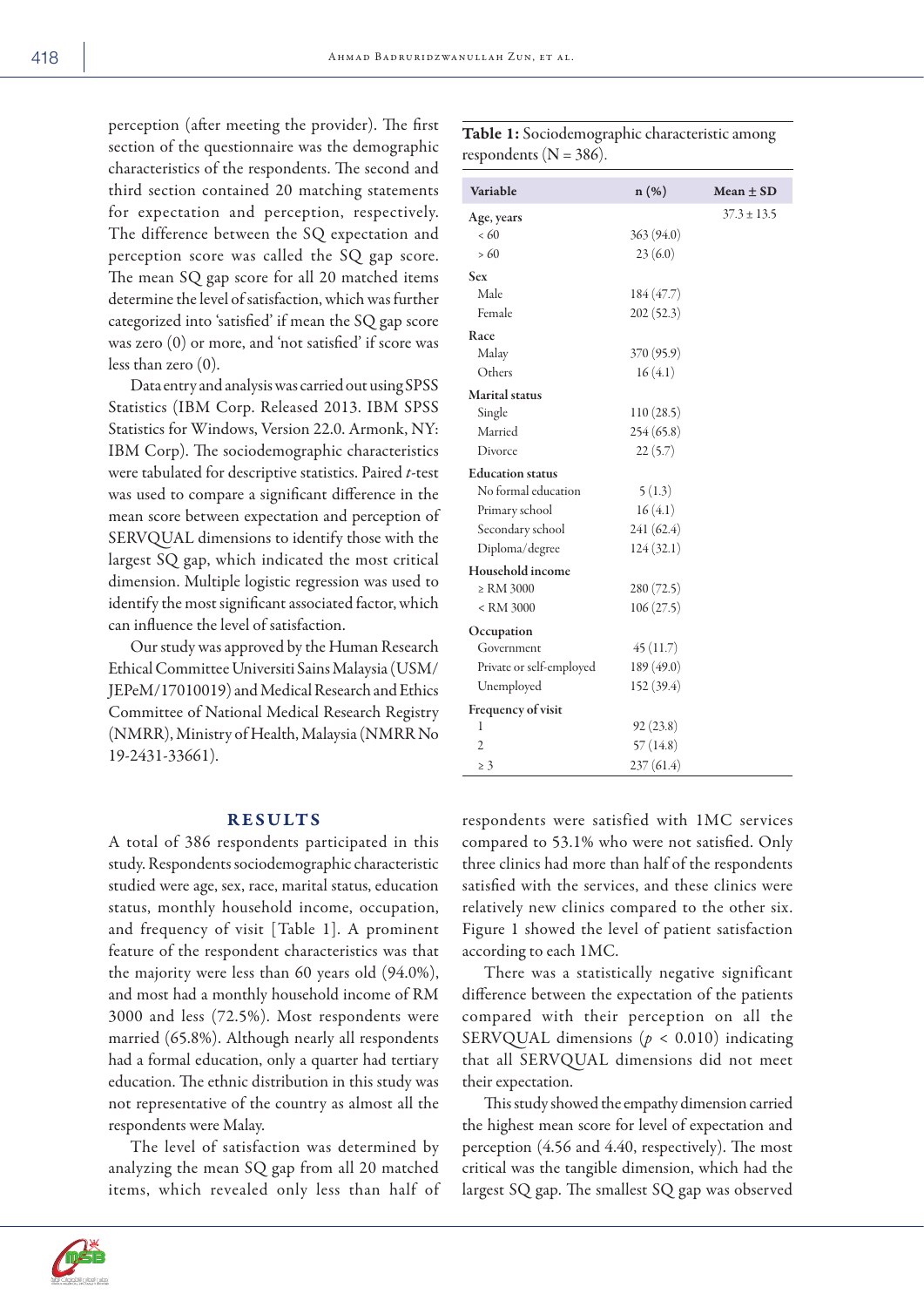

Figure 1: The level of patient satisfaction according to each 1 Malaysia Clinic in the Kota Bharu District, Malysia.

Table 2: The difference in mean score between patient expectation and perception (SQ gap) based on SERVQUAL dimensions (N = 386).

| <b>SERVQUAL</b><br>dimensions | Mean $\pm$ SD   |                 | Mean difference,<br>SQ gap (95% CI) | $t$ -test | $p$ -value  |
|-------------------------------|-----------------|-----------------|-------------------------------------|-----------|-------------|
|                               | Expectation     | Perception      |                                     |           |             |
| Tangible                      | $4.44 + 0.44$   | $4.19 \pm 0.53$ | $-0.25$ $(-0.30, -0.19)$            | $-9.14$   | < 0.001     |
| Reliable                      | $4.49 + 0.44$   | $4.36 \pm 0.51$ | $-0.13$ $(-0.18, -0.08)$            | $-4.93$   | < 0.001     |
| Responsiveness                | $4.48 + 0.46$   | $4.35 \pm 0.50$ | $-0.13$ $(-0.18, -0.07)$            | - 4.87    | < 0.001     |
| Assurance                     | $4.50 \pm 0.46$ | $4.32 + 0.49$   | $-0.18(-0.23, -0.13)$               | $-4.87$   | < 0.001     |
| Empathy                       | $4.56 \pm 0.46$ | $4.40 \pm 0.51$ | $-0.16(-0.20, -0.10)$               | $-5.65$   | ${}< 0.001$ |

*SQ: service quality; SERVQUAL: SERV-service, QUAL- quality; SD: standard deviation; CI: confidence interval .*

Table 3: Factors associated with the level of patient satisfaction using multiple logistic regression analysis  $(N = 386)$ .

| <b>Factors</b>                                 | Crude OR <sup>a</sup><br>$(95\% \text{ CI})$ | Adjusted $OR^b$<br>$(95\% \text{ CI})$ | <b>Wald statistic</b> | $p$ -value |
|------------------------------------------------|----------------------------------------------|----------------------------------------|-----------------------|------------|
| <b>Education</b> level<br>High education level |                                              |                                        |                       |            |
| Low education level<br>Income level            | 1.89(1.22, 2.94)                             | 1.87(1.06, 2.67)                       | 4.97                  | 0.024      |
| > RM 3000<br>$\le$ RM 3000                     | 3.21(1.88, 5.48)                             | 2.97(1.72, 5.51)                       | 15.08                 | 0.001      |
| Frequency of visit                             |                                              |                                        |                       |            |
| $\langle 3$                                    |                                              |                                        |                       |            |
| $\geq 3$                                       | 2.23(1.46, 3.40)                             | 2.23(1.44, 3.45)                       | 13.02                 | 0.001      |

*a : simple logistic regression; <sup>b</sup> : multiple logistic regression; CI: confidence interval; OR: odds ratio; Constant = -1.851 Forward logistic regression and backward logistic regression method was applied.*

*No multicollinearity and no interaction.*

*Hosmer Lemeshow test, p-value = 0.797*

*Classification table 63% correctly classified.*

*Area under receiver operating characteristics curve was 67.5%.*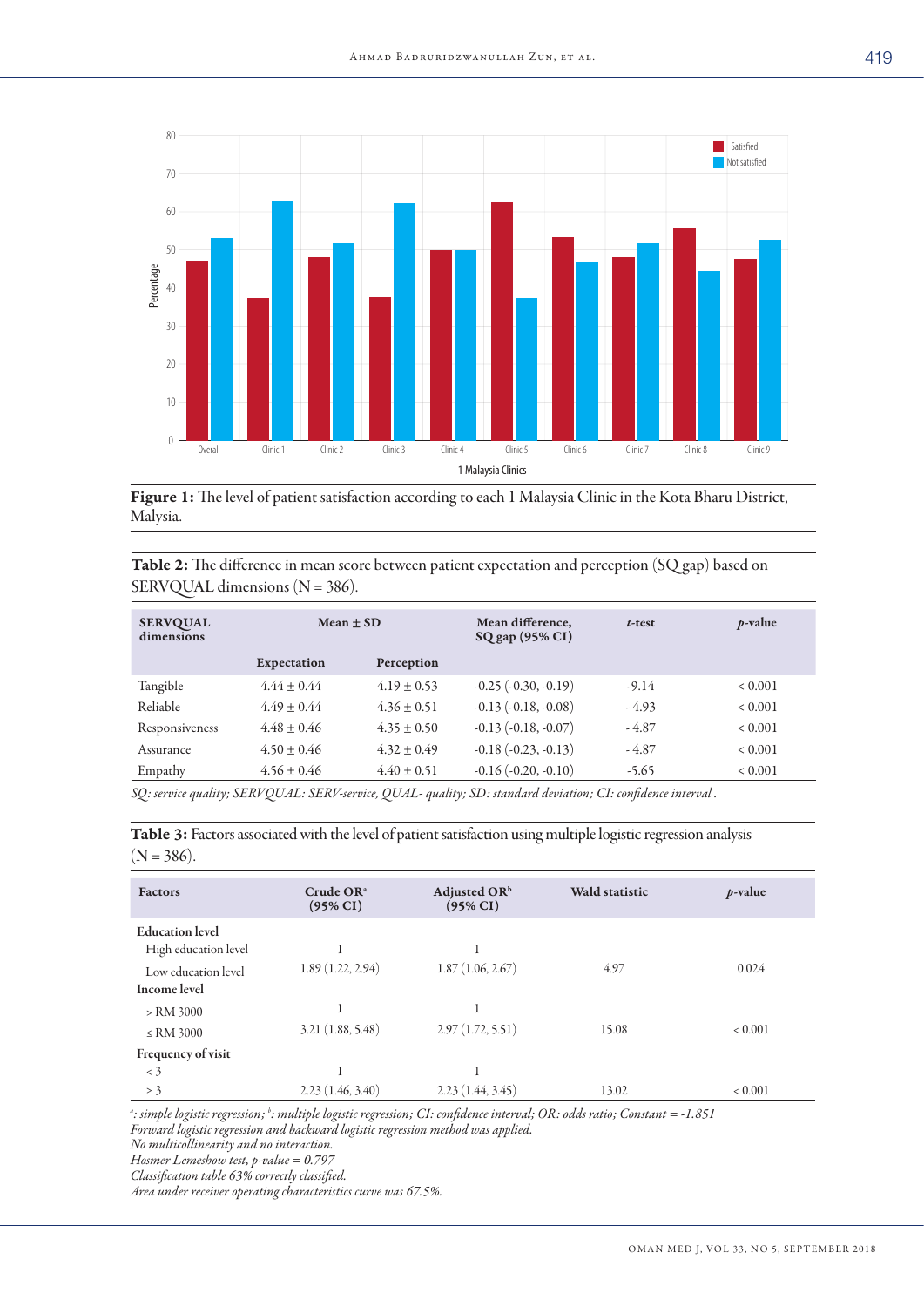in the reliability (-0.13) and responsiveness (-0.13) dimensions [Table 2].

Multiple logistic regression analysis showed only three factors associated with the level of satisfaction in this study: low education level, a household income of RM 3000 and less, and three or more clinic visits. Table 3 showed the most significant factors influence the level of satisfaction using multiple logistic regression analysis.

## DISCUSSION

Previous studies have been conducted on patient satisfaction at 1MCs in Rawang, Selangor only covering a small number of clinics.<sup>11,12</sup> Our study covered all nine 1MCs for the whole Kota Bharu district in Malaysia. However, our study, performed in Kelantan, is dominated by Malay population, which might give a different views on its findings and may not be inferred to the whole population of Malaysia. The response rate in this study exceeded the minimum sample size required which was 358 where the actual respondents was 368. Our study complied with the need of a minimum 80% response rate for the result to be representative and able to answer the research objective.<sup>13</sup>

Our study revealed that less than half of the respondents were satisfied with the service provided by 1MCs. This might be because the clinics were still newly implemented and some issues arose during the implementation, which can affect satisfaction.<sup>14</sup> However, three clinics that had more than half of the respondents satisfied with the service. This might be because those clinics were relatively new and were properly equipped with better facilities.

The level of satisfaction in our study was considered higher compared to a study done in Public Health Clinic in Hulu Langat District, Selangor<sup>15</sup> where only 27.5% of patients were satisfied. This study also used the SERVQUAL instrument. A similar low-level satisfaction was reported in another study, which used a similar questionnaire in dental health care facilities in Kelantan in which only 37% of patients were satisfied with the services.<sup>10</sup> The variation in level of satisfaction could be because of the differences in the healthcare settings, which provide different services and may lead to a different level of expectation and perception towards the services. Most of the time, the services provided by each institution are heterogeneous; they can differ from day to day, place to place, producer to producer, and customer to customer.8 Even with the similar healthcare setting and services, the level of satisfaction may differ from one person to another and the time they received the services.

Previous studies suggest that the level of patient satisfaction might be higher if the assessment was based on overall satisfaction. These studies revealed high satisfaction (up to 90%) based on overall perception but dropped when using the SERVQUAL instrument at the same time in the same respondents.<sup>10,16</sup> Assessment of satisfaction level using the SERVQUAL instrument gave a close approximation to the true value of a patient's degree of satisfaction as this method is more valid and reliable compared to a single question on overall perception.3,17 However, assessment of satisfaction level using the gap between patient expectation and perception should be interpreted with caution because of the influence of other factors such as the expectation need to be rational.<sup>18</sup>

The patients' expectations of services provided were higher than their perceptions for all SERVQUAL dimensions. The SQ gap for all dimensions was negative, and this finding was expected using the SERVQUAL instrument as shown by other studies.10,15,19,20 The tangible dimension was identified as the most critical dimension in need of improvement, which was similar to previous studies.7,15 As suggested by Chowdhary and Prakash,<sup>21</sup> the respondents in our study may need more tangible factors to identify a quality service such as the physical appearance of the premises, which in our case are rental shophouse lots. It is difficult to adjust the physical structure of the clinic when the building is already fixed and permanently built. Besides, the patient might misunderstand the scope of implementation of 1MC, which was more focus to provide basic health services.<sup>9</sup> Patients may have expected and presumed that all facilities and equipment for advanced treatment would be available, but their perception was different when they found that the clinic provides only basic health care services and lack laboratory facilities and the latest equipment found in hospitals or other health clinics.

Contrary to other studies,<sup>20,22</sup> in our study, the most satisfied SERVQUAL dimension was reliability and responsiveness as both dimensions had the smallest SQ gap. This means that patients attending 1MCs in Kota Bharu were at least satisfied

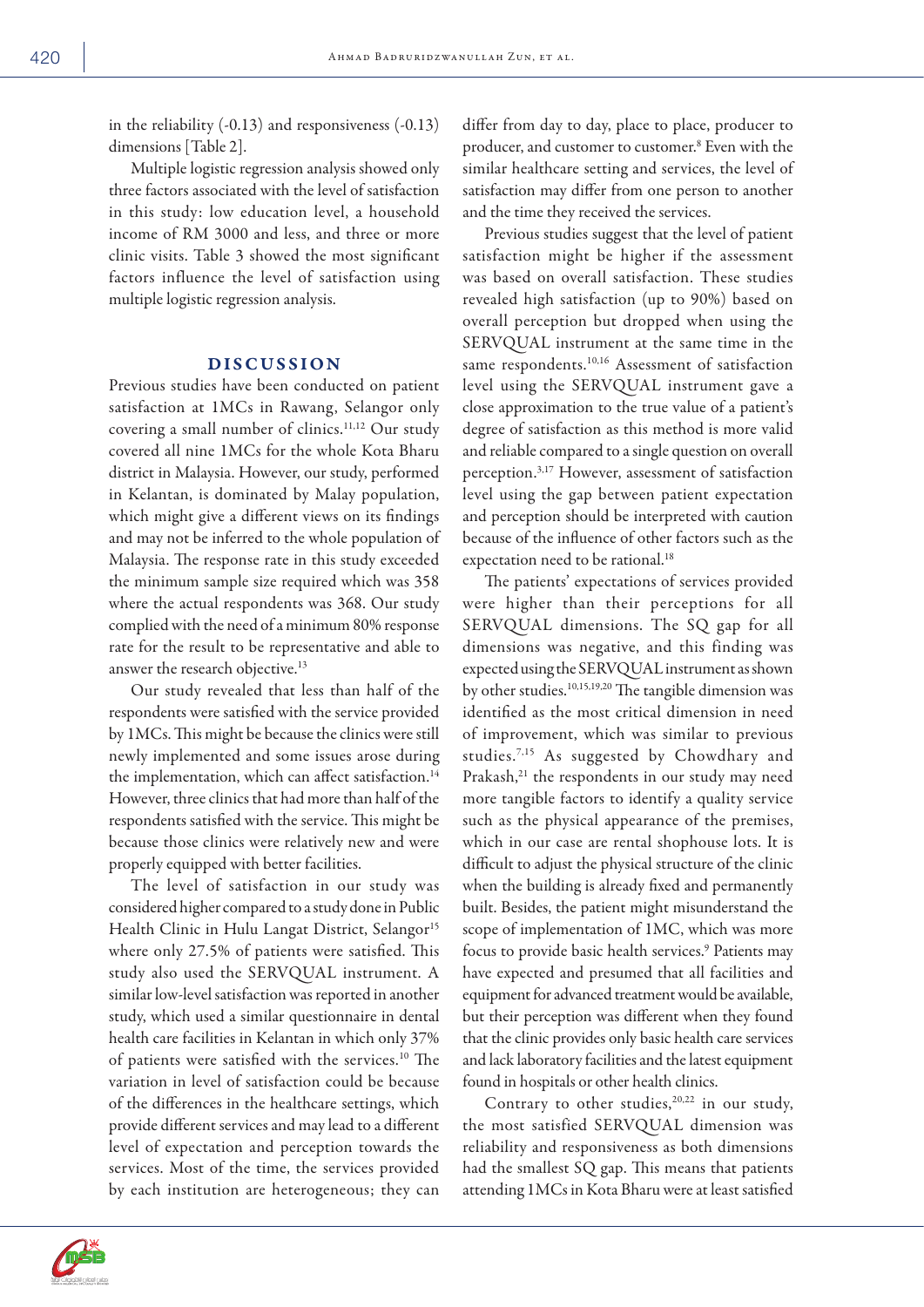with the ability of the clinic to perform the promised services dependently and accurately, also willing to help patients and provide prompt service. The other two dimensions (empathy and assurance) also had negative SQ gap meaning that the service in 1MC did not meet their expectations.

Most of the studies in the literature review examined the association between demographic factors and patient satisfaction; however, the findings from these studies are conflicting.<sup>2</sup> These demographic factors can be considered for fair adjustment in patient satisfaction studies; hence, it can be utilized in benchmarking with other healthcare institutions.<sup>23</sup> In this study, only three sociodemographic factors were significantly associated with the level of patient satisfaction among patients attending 1MC, which were education level, income level, and frequency of clinic visits.

Like our study, many local<sup>10,15,24</sup> and international22,25 studies revealed a significant association between low education level and higher satisfaction. The possible reason for this finding could be due to patients with higher education levels having higher expectations as they claimed to be more knowledgeable about the services they should receive. When certain prominent elements were not fulfilled, these gave bad remark and led to poor judgment in the satisfaction level<sup>22</sup> in which they easily expressed their dissatisfaction.<sup>26</sup> Furthermore, to a certain extent those with higher level of education are more critical and able to see the services objectively, and if the service did not meet the evaluation it caused dissatisfaction.<sup>10</sup>

Low income was a significant factor to determine satisfaction level.<sup>19,24</sup> The low-income group were more concerned with the cost of the services and were easily satisfied with the services provided at lost cost.<sup>5</sup> The low-income group in this study more satisfied with 1MC services possibly because of the factors that encourage them to go to 1MCs instead of private practitioners, which are more expensive. The encouraging factors are: first, its operational time outside normal working hours (until 10 pm daily and open every day except during festive holiday); second, its location in a dense population and easily accessible; and third, because government health clinic only cost about MR 1.00 (approximately  $USD$  0.25). $9$ 

The frequency of visits to the clinic is also one of the significant factor influencing the level of

satisfaction among patients at 1MC and this is consistent with other studies.16,27 This is because when patients visit frequently, they had more information about the services and were familiar with the services provided which lead to low expectation.27 With the increased frequency of visits to the clinic, patients expected more from the empathy dimension (i.e., care and attention given by the healthcare worker) as their determinant of satisfaction<sup>27</sup> and this was consistent with finding of this study where empathy dimension got the highest expectation score.

There were some limitations to this study. The survey was conducted at one particular point of time, and it might not reflect the overall performance of the services offered by 1MC. Beside that the rating given by respondents in the questionnaire might be influenced by the individual mood at the time of the survey, past experience, mass media, and presence of the Hawthrone effect or observer effect in which might be not the true feeling about the services.

## **CONCLUSION**

The establishment of 1MC is considered successful according to its objective to provide healthcare service for low-income populations in an urban area. This was shown in this study when most patients from low-income groups were more likely to be satisfied with the services. There is a lot of improvement required especially in the most critical SERVQUAL dimensions to increase the satisfaction level for 1MC. Continuous evaluation and improvement are required for the clinic to provide better quality healthcare services in an urban setting.

#### *Disclosure*

The authors declared no conflicts of interest. No funding was received for this study.

## *Acknowledgements*

We would like to express our deepest gratitude to Director General of Health, Malaysia for permitting us to carry out this research and publish this article. We remain indebted to Kota Bharu District Health Office for granting us permission to embark on this research. Our utmost sincere appreciation to all outpatients for giving us fullest cooperation without whom there would be no findings.

#### references

1. Zabada C, Singh S, Munchus G. The role of information technology in enhancing patient satisfaction. British Journal of Clinical Governance. 2001;6(1):9-16.